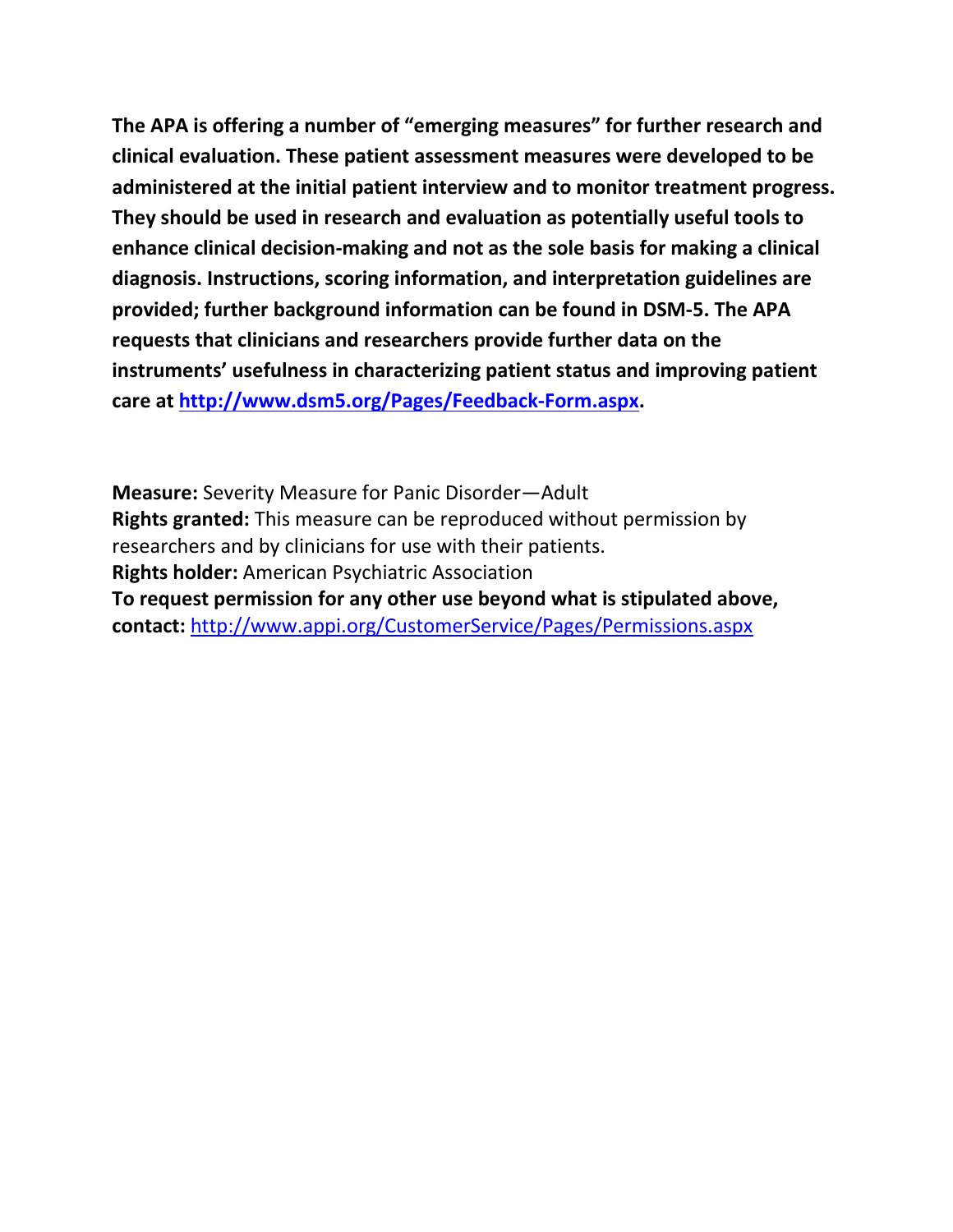## **Severity Measure for Panic Disorder—Adult**

**Name:**\_\_\_\_\_\_\_\_\_\_\_\_\_\_\_\_\_\_\_\_\_\_\_\_\_\_\_\_\_\_\_\_\_\_\_\_ **Age:** \_\_\_\_\_\_ **Sex: Male Female Date:\_\_\_\_\_\_\_\_\_\_\_\_\_\_\_\_\_**

**Instructions:** The following questions ask about thoughts, feelings, and behaviors about panic attacks. A panic attack is an episode of intense fear that sometimes comes out of the blue (for no apparent reason). The symptoms of a panic attack include: a racing heart, shortness of breath, dizziness, sweating, and fear of losing control or dying. **Please respond to each item by marking (√ or x) one box per row.** 

|                                                          |                                                                                                                                   |              |                     |                     |                     |                    | <b>Clinician</b><br><b>Use</b> |
|----------------------------------------------------------|-----------------------------------------------------------------------------------------------------------------------------------|--------------|---------------------|---------------------|---------------------|--------------------|--------------------------------|
|                                                          | During the PAST 7 DAYS, I have                                                                                                    | <b>Never</b> | <b>Occasionally</b> | Half of<br>the time | Most of<br>the time | All of the<br>time | <b>Item</b><br>score           |
| 1.                                                       | felt moments of sudden terror, fear or<br>fright, sometimes out of the blue (i.e., a<br>panic attack)                             | $\Box$ 0     | $\Box$ 1            | $\Box$ 2            | $\Box$ 3            | $\Box$ 4           |                                |
| 2.                                                       | felt anxious, worried, or nervous about<br>having more panic attacks                                                              | $\Box$ 0     | $\Box$ 1            | $\Box$ 2            | $\Box$ 3            | $\Box$ 4           |                                |
| 3.                                                       | had thoughts of losing control, dying, going<br>crazy, or other bad things happening<br>because of panic attacks                  | $\Box$ 0     | $\Box$ 1            | $\Box$ 2            | $\Box$ 3            | $\Box$ 4           |                                |
| 4.                                                       | felt a racing heart, sweaty, trouble<br>breathing, faint, or shaky                                                                | $\Box$ 0     | $\Box$ 1            | $\Box$ 2            | $\Box$ 3            | $\Box$ 4           |                                |
| 5.                                                       | felt tense muscles, felt on edge or restless,<br>or had trouble relaxing or trouble sleeping                                      | $\Box$ 0     | $\Box$ 1            | $\Box$ 2            | $\Box$ 3            | $\Box$ 4           |                                |
| 6.                                                       | avoided, or did not approach or enter,<br>situations in which panic attacks might<br>occur                                        | $\Box$ 0     | $\Box$ 1            | $\Box$ 2            | $\Box$ 3            | $\Box$ 4           |                                |
| 7.                                                       | left situations early, or participated only<br>minimally, because of panic attacks                                                | $\Box$ 0     | $\Box$ 1            | $\Box$ 2            | $\Box$ 3            | $\Box$ 4           |                                |
| 8.                                                       | spent a lot of time preparing for, or<br>procrastinating about (putting off),<br>situations in which panic attacks might<br>occur | $\Box$ 0     | $\Box$ 1            | $\Box$ 2            | $\Box$ 3            | $\Box$ 4           |                                |
| 9.                                                       | distracted myself to avoid thinking about<br>panic attacks                                                                        | $\Box$ 0     | $\Box$ 1            | $\Box$ 2            | $\Box$ 3            | $\Box$ 4           |                                |
| 10.                                                      | needed help to cope with panic attacks<br>(e.g., alcohol or medication, superstitious<br>objects, other people)                   | $\Box$ 0     | $\Box$ 1            | $\Box$ 2            | $\Box$ 3            | $\Box$ 4           |                                |
| <b>Total/Partial Raw Score:</b>                          |                                                                                                                                   |              |                     |                     |                     |                    |                                |
| Prorated Total Raw Score: (if 1-2 items left unanswered) |                                                                                                                                   |              |                     |                     |                     |                    |                                |
| <b>Average Total Score:</b>                              |                                                                                                                                   |              |                     |                     |                     |                    |                                |

Craske M, Wittchen U, Bogels S, Stein M, Andrews G, Lebeu R. Copyright © 2013 American Psychiatric Association. All rights reserved. This material can be reproduced without permission by researchers and by clinicians for use with their patients.